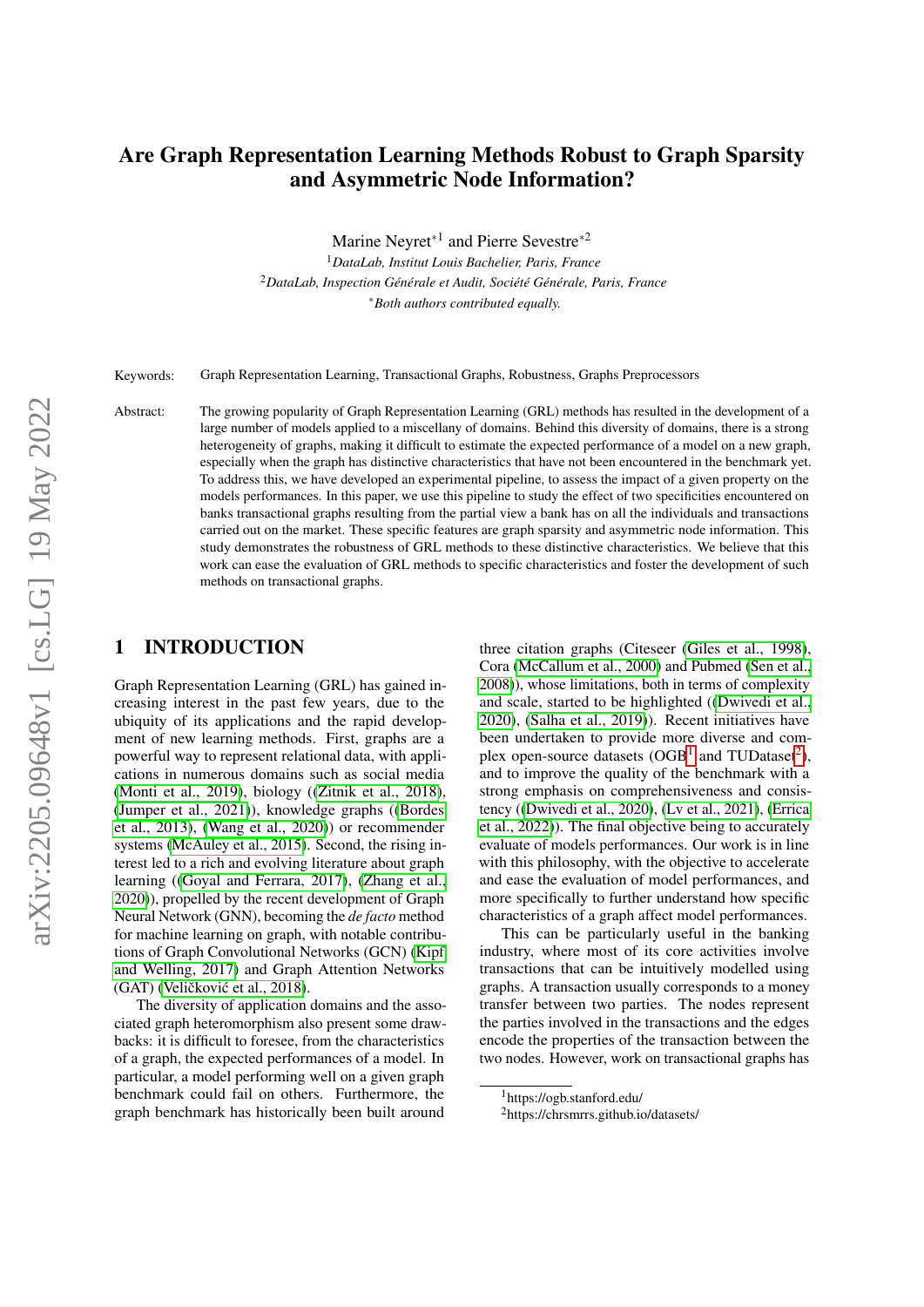been sporadic, mainly centered around fraud detection for financial security ([\(Weber et al., 2019\)](#page-7-17), [\(Weber](#page-7-18) [et al., 2018\)](#page-7-18), [\(Bruss et al., 2019\)](#page-7-19), [\(Li et al., 2020\)](#page-7-20)). The very specific nature of this application does not allow to constitute a comprehensive evaluation benchmark on transactional graphs. Furthermore, the transactional graphs obtained by the banks present distinctive characteristics which differ from common benchmark graphs. Indeed, the banks only access the transactions where their clients are involved without having access to transactions between non-clients. The resulting transactional subgraph is sparser than the complete graph of all the transactions being performed on the market. It has deteriorated local structures and a modified node distribution compared to common graphs found in the literature as shown in Appendix. A question arising is the ability of Graph Representation Learning methods to learn representations on these sparse subgraphs. Moreover, the banks hold more information about their clients than they have about the non-client counterparts. Thus, a larger range of node features are available for clients. An efficient model should be able to take advantage of this asymmetric node information.

We propose an experimental pipeline to better understand how the two intrinsic characteristics (sparsity and asymmetric node information) of transactional graphs encountered within the bank affect the performance of GRL models, compared to the performance obtained on the full graphs. The objective is to analyze if node-level embeddings produced from transactional graphs encompass enough structural and semantic information about the graph to perform downstream tasks with sufficient performances. This study is performed on public benchmark graphs commonly used in the literature that are preprocessed to match the banks transactional graphs distinctive characteristics. This choice was made, in the absence of open-source datasets with the specific characteristics of transactional graphs. This allows to benefit from the knowledge acquired, especially in terms of model selection, to favor models comparison, and to isolate a specific graph property for the experiments.

#### The contributions of this paper are as follows:

1. Challenge some Graph Representation Learning methods on transactional graph distinctive characteristics. We study the effect of the two banks transactional graphs distinctive characteristics that are graph sparsity and asymmetric node information on the performance of state-of-the-art models, through the transformation of commonly used graphs in the literature to match these characteristics.

2. Design of a robust experimental pipeline. We develop a standardized pipeline to easily experiment various models and graph configurations.

The rest of the paper is organized as follows. Section [2](#page-1-0) introduces definitions about graph theory. Section [3](#page-2-0) defines the preprocessors designed to transform commonly used graphs and gives some theory about the surveyed Graph Representation Learning methods. Our experimental results are detailed in Section [4.](#page-4-0)

## <span id="page-1-0"></span>2 DEFINITIONS AND PRELIMINARIES

In this paper, we consider a graph  $G = (\mathcal{V}, \mathcal{E})$ , with  $V = \{v_1, \ldots, v_n\}$  its set of *n* vertices (or nodes), and  $E \subset V \times V$ , its set of *m* edges. When node attributes are available, the graph can be associated with a node features matrix  $\overline{X} \in \mathbb{R}^{n \times f}$ , with *f* being the node features dimension. We focus in the following on undirected and unweighted graphs, containing neither self-loops nor multiple edges.

We denote by

$$
A = (a_{ij})_{i,j=1,...,n}
$$
 (1)

the *adjacency matrix* representing the graph structure, with  $a_{ij} = 1$  if an edge exists between nodes  $v_i$  and  $v_j$ , and  $a_{ij} = 0$  otherwise.

$$
\tilde{A} = A + I_n \tag{2}
$$

corresponds to the adjacency matrix of the graph with all self-loops included.

We further define  $d_i$ , the degree of node  $v_i \in \mathcal{V}$ , as the sum of neighboring weights, i.e. the number of neighbors in the case of an unweighted graph,  $d_i =$  $\sum_{j=1}^{n} a_{ij}$ . The *degree matrix* is then defined as the diagonal matrix containing all node degrees,

$$
D = diag(d_1, ..., d_n). \tag{3}
$$

The degree matrix of  $\tilde{A}$  is denoted by  $\tilde{D}$ .

From the two matrices introduced above, we derive the *unnormalized graph Laplacian matrix*, defined as:

$$
L = D - A.\t\t(4)
$$

Table [1](#page-2-1) summarizes the main notations used throughout the paper.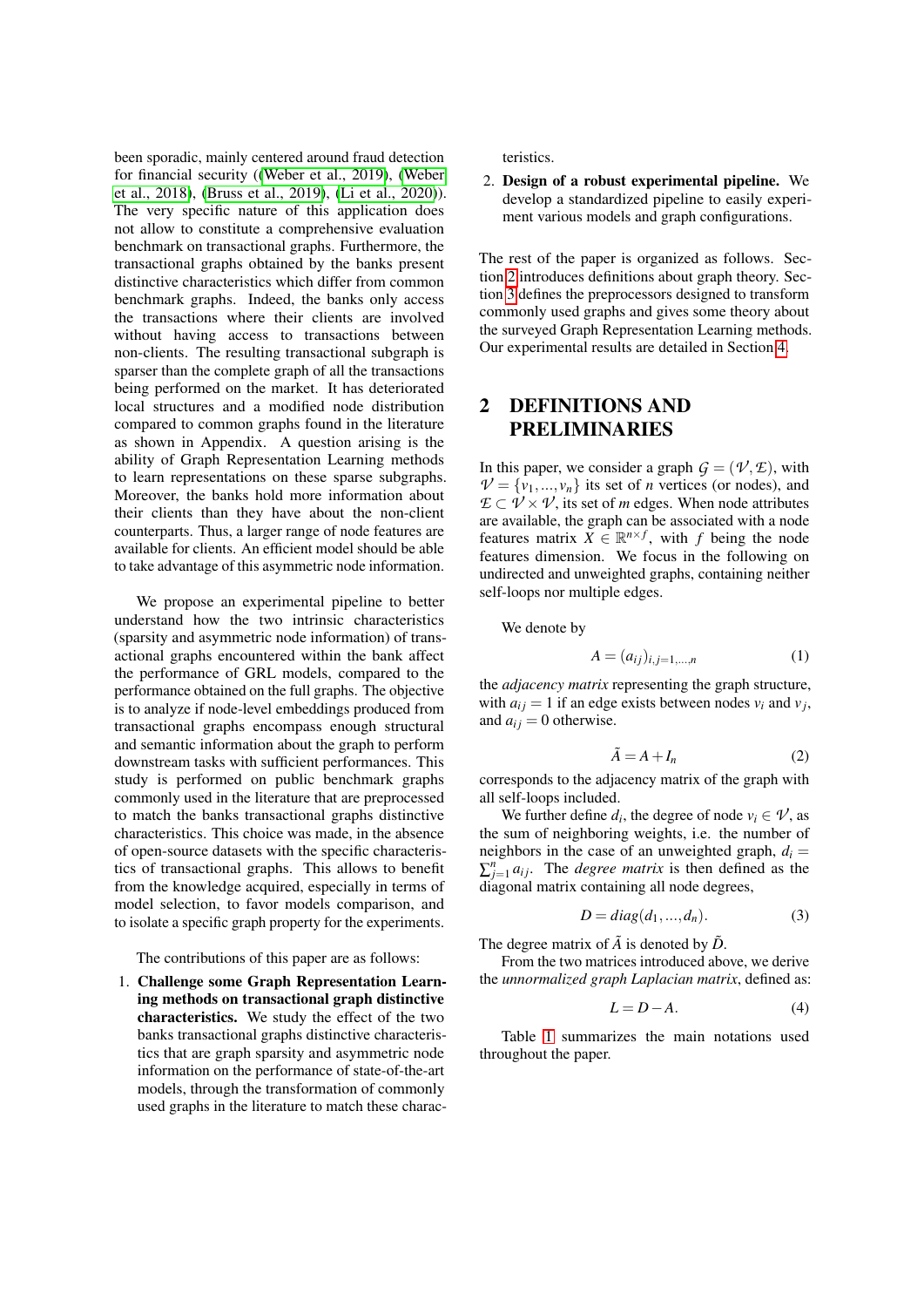Table 1: Summary of commonly used notations.

<span id="page-2-1"></span>

| <b>Notation</b>                         | <b>Description</b>                                                              |
|-----------------------------------------|---------------------------------------------------------------------------------|
| $\mathcal{G}, \mathcal{V}, \mathcal{E}$ | Graph, set of nodes, set of edges                                               |
| n, m                                    | Number of nodes and edges                                                       |
| $v_i, \mathcal{N}_i$                    | Node $i$ and its first-order neighborhood                                       |
| A, D, L                                 | Adjacency matrix, degree matrix, Laplacian                                      |
| $d_i, d$                                | Degree of node $v_i$ , average degree                                           |
| X, f                                    | Node features matrix, node features dimension                                   |
| $\tilde{A}, \tilde{D}$                  | Adjacency and degree matrices of the graph with all self-loops                  |
| a, a, A                                 | Scalar, vector, matrix                                                          |
| $\mathbb{R}^d$                          | Euclidean space, d-dimensional                                                  |
| $A^{\top}$                              | Transposed of A                                                                 |
| $\parallel$                             | Concatenation operation                                                         |
| $H^l$ , $H_i^l$                         | Hidden representation matrix and hidden representation of node $v_i$ at layer l |
| $f_l$                                   | Hidden representation dimension at layer l                                      |

## <span id="page-2-0"></span>3 PROPOSED BENCHMARK **METHOD**

The proposed experimental pipeline consists in two parts. The first part, which we refer to as the preprocessor, corresponds to the transformations applied to the graphs to match certain distinctive characteristics. Further details can be found in Section [3.1.](#page-2-2) Then follows the model training and evaluation part. Assessing the quality of the learned node embeddings is usually reduced to the ability to perform a given downstream task. In this study, we chose to focus on the node classification and link prediction tasks, as described in Section [3.2.](#page-2-3)

### <span id="page-2-2"></span>3.1 Preprocessors

As mentioned previously, this study intends to evaluate the impact of the banks transactional graph singularities, that are partial graph information, or sparsity, and asymmetric node information. To achieve this, two graph preprocessors are designed to transform original graphs from the literature to match the banks transactional graphs distinctive features:

- The first processor is targeting solely the sparsity aspect. The procedure, described on Figure [1,](#page-3-0) consists in creating a subgraph of the original graph, by first sampling nodes that will act as client nodes and then removing any edge not connected to this subset of client nodes. We will refer to this processor as the *sampler*, and to the corresponding portion of client nodes as *rsampling*.
- The second processor further targets the asymmetric node information. Here, the *sampler* is first applied. Node features of sampled clients nodes are left unchanged and we deteriorate a portion of

the node features of the remaining set of nodes. In the reported results, the deterioration method simply consists in the deletion of a portion of node features. This processor will be referred to as *features\_sampler*, and we will use *rsampling* to invoke the portion of sampled client nodes and  $r_{nf\_sampling}$  for the portion of deteriorated node features.

In the experiments, we will use the term *baseline* when no processor is applied, i.e. when the entire graph is provided to the model. A decreasing *rsampling* is used with values in (0.5, 0.1, 0.01, 5*e*−3, 1*e*−3), provided that the number of remaining nodes from the original graph is sufficient.  $r_{nf\_sampling}$  is chosen among (0.1, 0.5, 0.75), in order to monitor the impact of the two distinctive characteristics.

#### <span id="page-2-3"></span>3.2 Models Surveyed

Robustness to these graph distinctive characteristics of both unsupervised, random-walk based and supervised graph neural networks based methods are assessed. To each method corresponds a dedicated evaluation pipeline based on downstream tasks detailed below. The evaluation of the models focuses on nodescentric tasks, more precisely node classification and link prediction. Node classification stands for supervised learning of node labels. Link prediction refers to the task of predicting the existence of an edge between source and destination nodes.

#### 3.2.1 Unsupervised Models

DeepWalk operates on the graph structure only, without taking nodes features into account. Starting from the observation that the distribution of nodes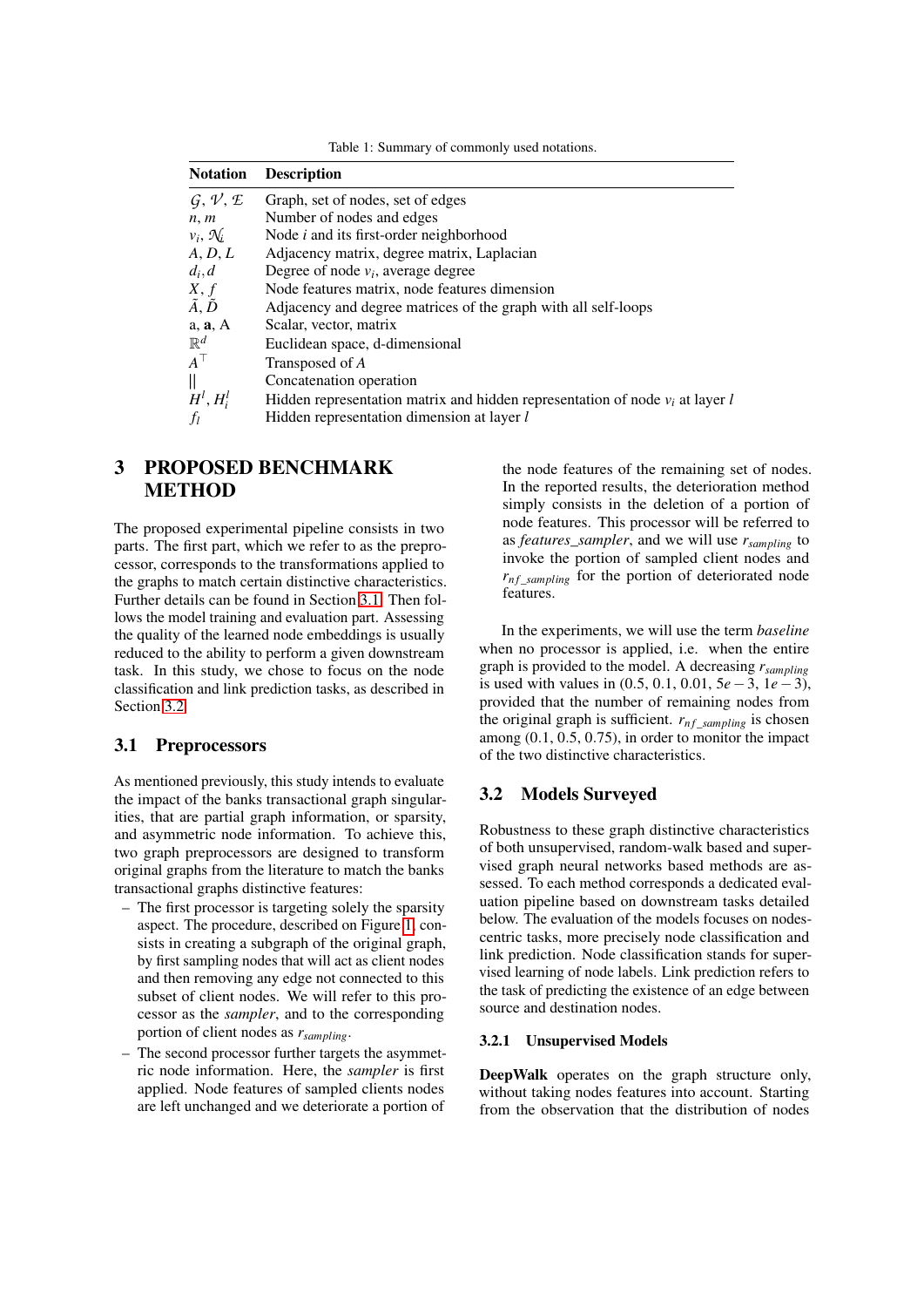<span id="page-3-0"></span>

Figure 1: Illustration of the sampling procedure. Client nodes are first sampled according to *rsampling*, then, all edges not connected to these nodes are removed.

in a corpus of small random walks follows the same power-law distribution as the one observed for words in a text corpus, [\(Perozzi et al., 2014\)](#page-7-21) introduced DeepWalk and used the progress in word representation [\(Mikolov et al., 2013\)](#page-7-22) to create node representation. The algorithm first transforms the graph sequences of nodes using truncated, unbiased random walks (corresponding to the text corpus for a word representation). Then, this set of walks is fed to Skipgram [\(Mikolov et al., 2013\)](#page-7-22), that learns to predict context nodes in random walks for each target node. The resulting representation creates close embedding for nodes co-occuring in random walks, preserving high-order proximity.

node2vec [\(Grover and Leskovec, 2016\)](#page-7-23) is derived from DeepWalk. The difference lies on the random walks generation, through the use of biased random walks to give more flexibility to the exploration. Specifically, two parameters allow the exploration to favor either Breadth-first or Depth-first strategy. These walks create a new definition of neighborhood, and the resulting embedding no longer depends only on the community, but on the local structure around the node as well.

Training and evaluation processes. Once embeddings are computed from these unsupervised models, the pipelines are split according to the evaluation task. The unsupervised embeddings are used for two distinct downstream tasks: node classification and link prediction. For node classification, a logistic regression is trained using node embeddings as input, to predict some node labels. For link prediction, nodes embeddings of two nodes are concatenated and a logistic regression is trained to predict the likelihood of these two nodes being connected. Existing and non-existing edges are sampled evenly.

#### 3.2.2 Supervised Models

Graph Convolutional Networks (GCN) iteratively apply spatial filter on one node's direct neighbors information to produce its embedding. This model takes into account both graph structure and node features, and it assumes that graph edges encode nodes similarity.

The propagation rule from [\(Kipf and Welling,](#page-7-8) [2017\)](#page-7-8) focuses on first order approximation and is defined by:

$$
H^{l+1} = \sigma\left(\widetilde{D}^{-\frac{1}{2}}\widetilde{A}\widetilde{D}^{-\frac{1}{2}}H^{l}\Theta^{l}\right),\tag{5}
$$

where σ(.) is a non-linear transformation, Θ*<sup>l</sup>* a trainable filter matrix, of shape  $f_l \times f_{l+1}$  and  $H^l \in$  $\mathbb{R}^{n \times f_l}$  the hidden state at layer 1 (*f<sub>l</sub>* being the embedding dimension at layer 1 and  $H^0$  being initialized to X).

At each layer, the embedding of one node corresponds to a combination of surrounding nodes embeddings with pre-determined weights depending on nodes degrees.

GraphSage [\(Hamilton et al., 2017\)](#page-7-24) learns a representation of one node based on an aggregation of a fixed *K*-hop neighborhood information. For each node, the embedding is also initialized to the node features matrix and, then, the model iteratively creates an aggregated embedding using  $k < K + 1$  depth neighbors embeddings that is concatenated with the embeddings computed from smaller neighborhoods. All the neighboring nodes share the same weight in the embedding.

For a node  $v_i$ , using the same notations as for GCN, the embedding at layer  $l + 1$  is given by:

$$
a_{\mathcal{N}_i}^{l+1} = \text{agg}\left(\{H_u^l, \forall u \in \mathcal{N}_i\}\right),\tag{6}
$$

$$
H_i^{l+1} = \sigma\left(\Theta^l * \left(H_i^l||a_{\mathcal{H}}^l\right)\right). \tag{7}
$$

The authors of the paper proposed to use either a mean, a LSTM or a pooling aggregator (agg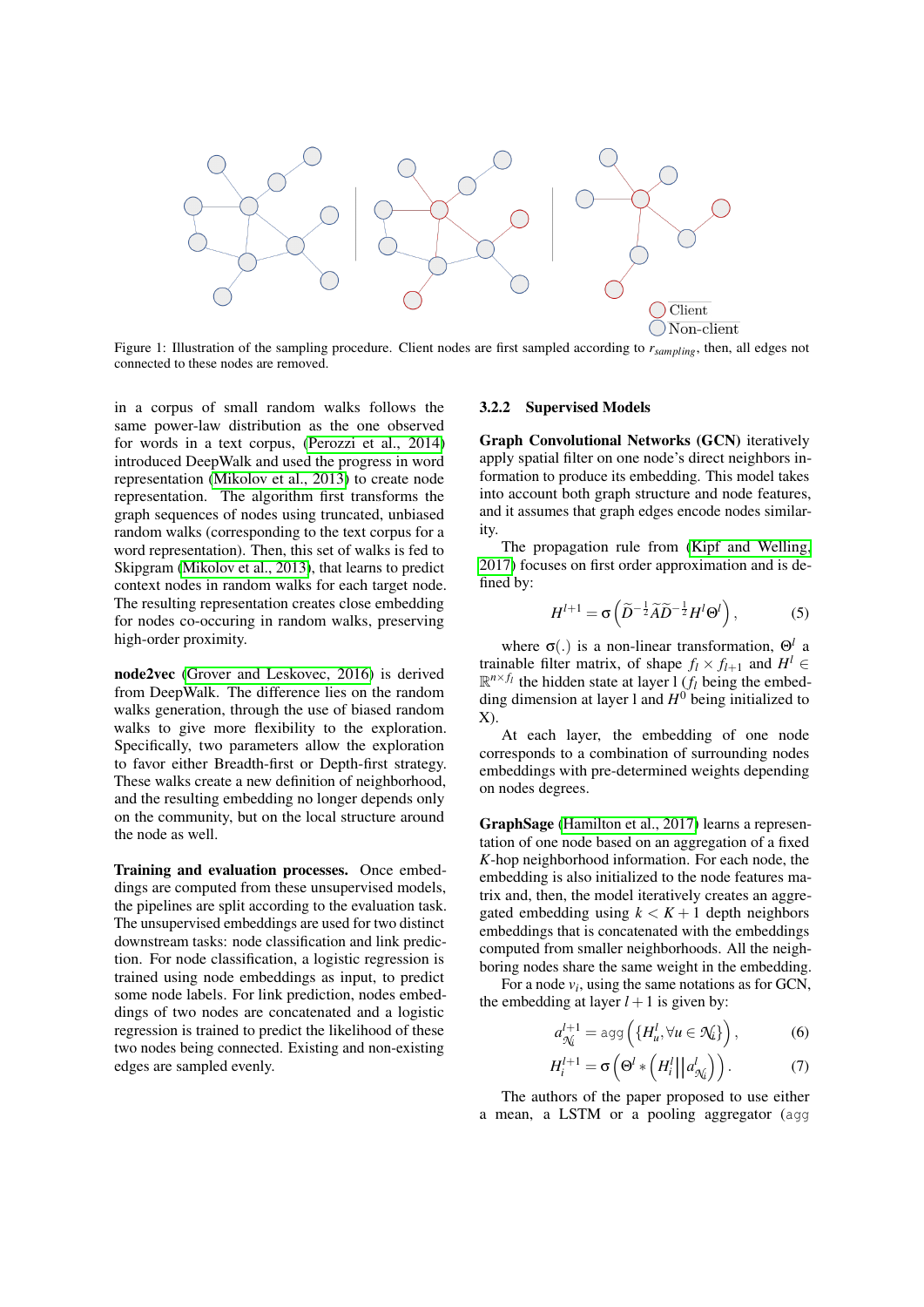in previous equation). We focused on the mean aggregation function only.

Graph Attention Networks (GAT) (Veličković et al., [2018\)](#page-7-9) integrates attention related strategy in their layers to evaluate connectivity strength between nodes. The idea behind GAT is to employ a self-attention mechanism to compute the representation of a node by attending over all its neighbors, learning to pick the most relevant ones.

The output at layer  $l + 1$  is a weighted linear combination of the previous hidden state representations:

$$
H_i^{l+1} = \sigma\left(\sum_{j \in \mathcal{N}_i} \alpha_{ij}^l \Theta^l H_i^l\right),\tag{8}
$$

where  $\alpha_{ij}^l$  is the normalized attention coefficient between node  $v_i$  and  $v_j$  at layer *l*:

$$
\alpha_{ij}^l = \text{softmax}_{\mathcal{N}_i} \left( e_{ij}^l \right), \tag{9}
$$

$$
e_{ij}^l = \text{LeakyReLU}\left(\mathbf{a}^\top \left[\Theta^l H_i \middle| \Theta^l H_j\right]\right). \qquad (10)
$$

Training and evaluation processes. For node classification, no stage is added as the models are directly trained to classify the nodes according to their labels. For link prediction, a 3-layer perceptron is stacked to the models and trained using contrastive loss, with negative graphs generated at every epoch and the models learning to discriminate existing edges from the graph and non-existing edges from the negative graph.

#### 3.3 Datasets

For this study, GRL robustness assessment is performed on the four datasets described below. This choice was motivated by the need to use graphs large enough to be able to sample nodes in substantial proportion preserving decent scale and complexity for the resulting graph. The selected datasets are:

- Pubmed [\(Sen et al., 2008\)](#page-7-12), an undirected citation network of diabetes-related publications, with nodes corresponding to research papers authors and edges to citation relationship. The 3 available labels are derived from the type of diabetes addressed in the publication, and node features are sparse bag-of-words of dimension 500.
- CoAuthor CS, a citation network within the field of computer science, created using *[Microsoft Aca](https://www.microsoft.com/en-us/research/project/microsoft-academic-graph/)[demic Graph](https://www.microsoft.com/en-us/research/project/microsoft-academic-graph/) from the [KDD Cup 2016](https://www.kdd.org/kdd-cup/view/kdd-cup-2016)*. Nodes are also authors, and edges exist if authors co-authored a paper. The corresponding node label is assigned based on the most active field of research of the

author for a total of 15 classes. Each node is associated with a 6,805 dimensional features vector representing papers keywords.

- Amazon Computer [\(McAuley et al., 2015\)](#page-7-5), a recommendation network extracted from Amazon copurchase graph. Nodes are products, and edges indicate whether these products are frequently bought together. The 5 classes are derived from the product categories, and node features from bagof-words encoded product reviews of dimension 767.
- Reddit [\(Hamilton et al., 2017\)](#page-7-24), a social network created from posts made in September 2014 on the online service. Nodes correspond to posts, each belonging to a community, or *subreddit*, assigned as label. The network has 50 labels. Edges between posts are created if a user of the platform commented both posts. Nodes are described by 602 features containing a concatenation of an average embedding of dimension 300 of the post title, an average embedding of dimension 300 of the post's comments, the post's score and the number of post's comments.

# <span id="page-4-0"></span>4 EXPERIMENT PIPELINE RESULTS

#### 4.1 Experimental Setting

We implemented our own version of DeepWalk. Default parameters defined in the original paper are applied to report results: 10 walks of length 80 are generated from each node and the resulting node embedding is of dimension 128.

The nodevectors<sup>[3](#page-0-0)</sup> fast and scalable implementation of node2vec is used. Walks length, walks number and embedding dimension are set to the same values as for DeepWalk. According to hyperparameters sensitivity analysis presented in [\(Goyal and Ferrara,](#page-7-6) [2017\)](#page-7-6), we set  $(p,q) = (1,2)$  for link prediction and  $(p,q) = (1,0.5)$  for node classification.

The three graph neural network models under review are implemented using Deep Graph Library (DGL) [\(Wang et al., 2019\)](#page-7-25). For each dataset, the models parameters are gridsearched on the baseline graph and then used on all sampling experiments. Although it would have been more accurate to search for optimal parameters on each graph configuration, the associated computation cost was high, motivating

<sup>3</sup>https://github.com/VHRanger/nodevectors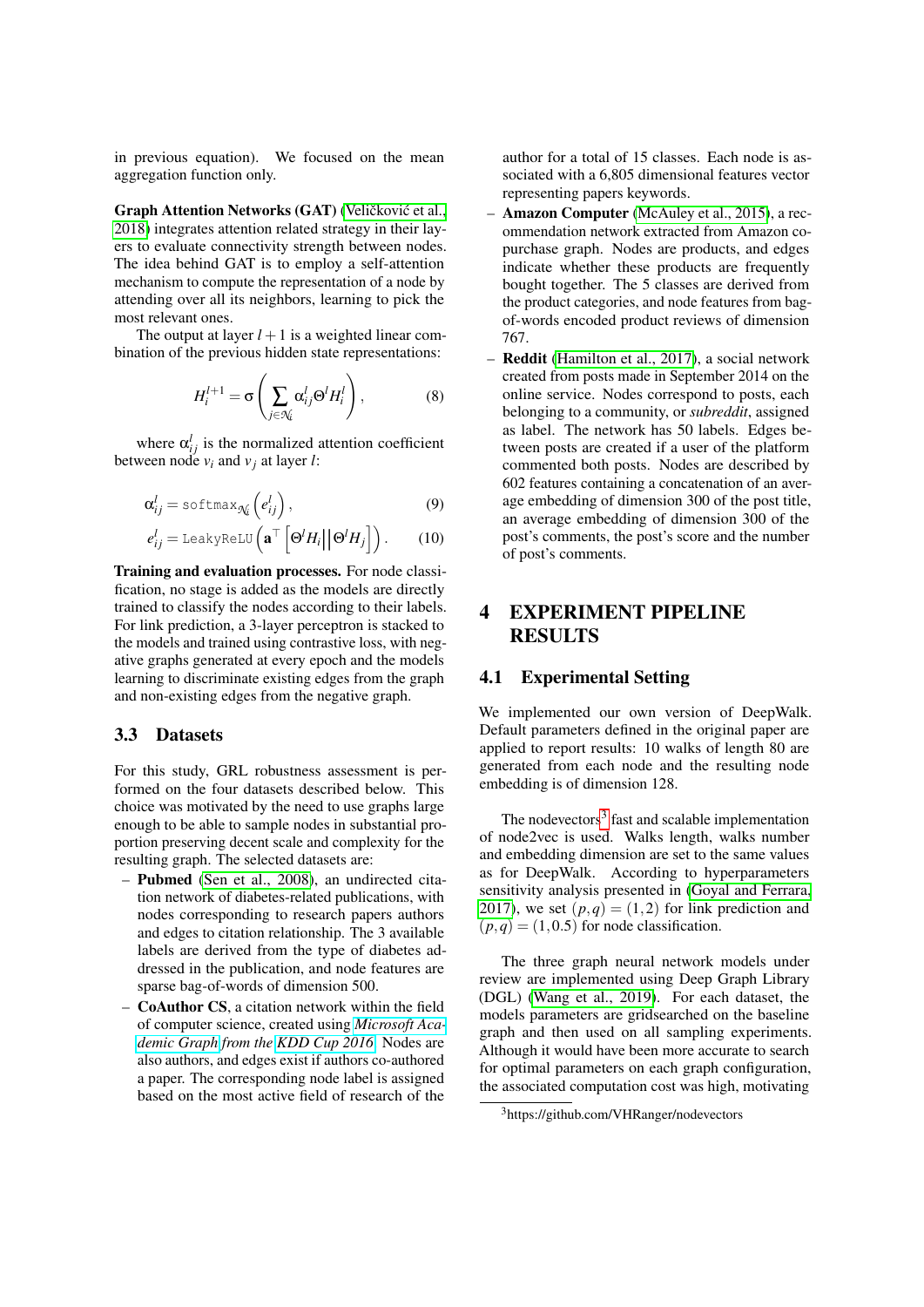<span id="page-5-0"></span>

Figure 2: (a) Node classification accuracy of surveyed models using the *sampler* preprocessor on Amazon Computer. (b) Link prediction AUC of surveyed models using the *sampler* preprocessor on Pubmed. Both for (a) and (b), results are averaged over 100 independent runs (10 trainings on 10 generated graphs) and reported for the test set. Line thickness accounts for the standard deviation.

the use of this approach.

Experiments are conducted on *NVIDIA Tesla V100- PCIE-16GB*.

### 4.2 Impact of Graph Sparsity on Models Performances

Node classification. Although models are built upon various approaches, the *sampler* preprocessor has limited, consistent effect over all models and datasets. If we ignore a few exceptions encountered for Pubmed that has a small number of nodes, the drop in performance when sampling stays below 11% compared to the unsampled baseline for supervised graph neural networks. This value drops to 4% when restricting *rsampling* to values bigger than 0.01. The change is even less significant on CoAuthor CS and Amazon Computer. Random walks based unsupervised methods tend to be more impacted by the *sampling* preprocessing than graph neural networks. The first models cannot use node features to compensate for the loss of information from the sampling, nor benefit from the supervised signal of the remaining models. This can be seen in Figure [2a.](#page-5-0)

Link prediction. Experiments on link prediction provide less consistent results across models and datasets: the performance when sampling can either stay stable, increase or decrease, with higher variability than on node classification. Convergences issues are faced for some experiments with GAT contributing to results discrepancy (see Figure [2b\)](#page-5-0). The unbalanced effect between random walk based models and supervised graph neural networks no longer stands out for link

prediction.

Setting aside the evaluation task, when the number of nodes in the whole graph is limited, as for Pubmed, the models behavior becomes unstable when sampling ratio is decreasing: the performance can increase for small ratios as seen in Figure [2b,](#page-5-0) and the drop in performance can soar (up to80% below baseline) in node classification.

# 4.3 Impact of Asymmetric Node Information on Models Performances

As DeepWalk and node2vec do not introduce node features into embeddings computation. Only the robustness evaluation to asymmetric node information of supervised graph neural networks is performed.

Node classification. Similar conclusions to these obtained for the *sampler* preprocessor can be drawn about the impact of the *features\_sampler* (see Table [2\)](#page-6-0). Out of most experiments, with constant  $r_{nf\_sampling}$ <br>(*resp.* constant  $r_{sampling}$ ), accuracies decrease as constant *r*<sub>sampling</sub>), accuracies decrease as decreases (*resp.*  $r_{nf\_sampling}$  increases)  $r_{sampling}$  decreases (*resp.* and the performance drop lies into the  $0 - 13\%$ range. The least variable results are obtained on CoAuthor CS dataset as the change is 1.5% at most. Both preprocessors have similar and weak effect on models performances. Regarding Reddit and Amazon Computer, the *features\_sampler* preprocessor has almost always 1.5 times more impact than the *sampler*. Finally, GCN is less influenced by nodes features deletion than GAT and GraphSage. Results on Pubmed also suffer from inconsistencies with low values of *rsampling*.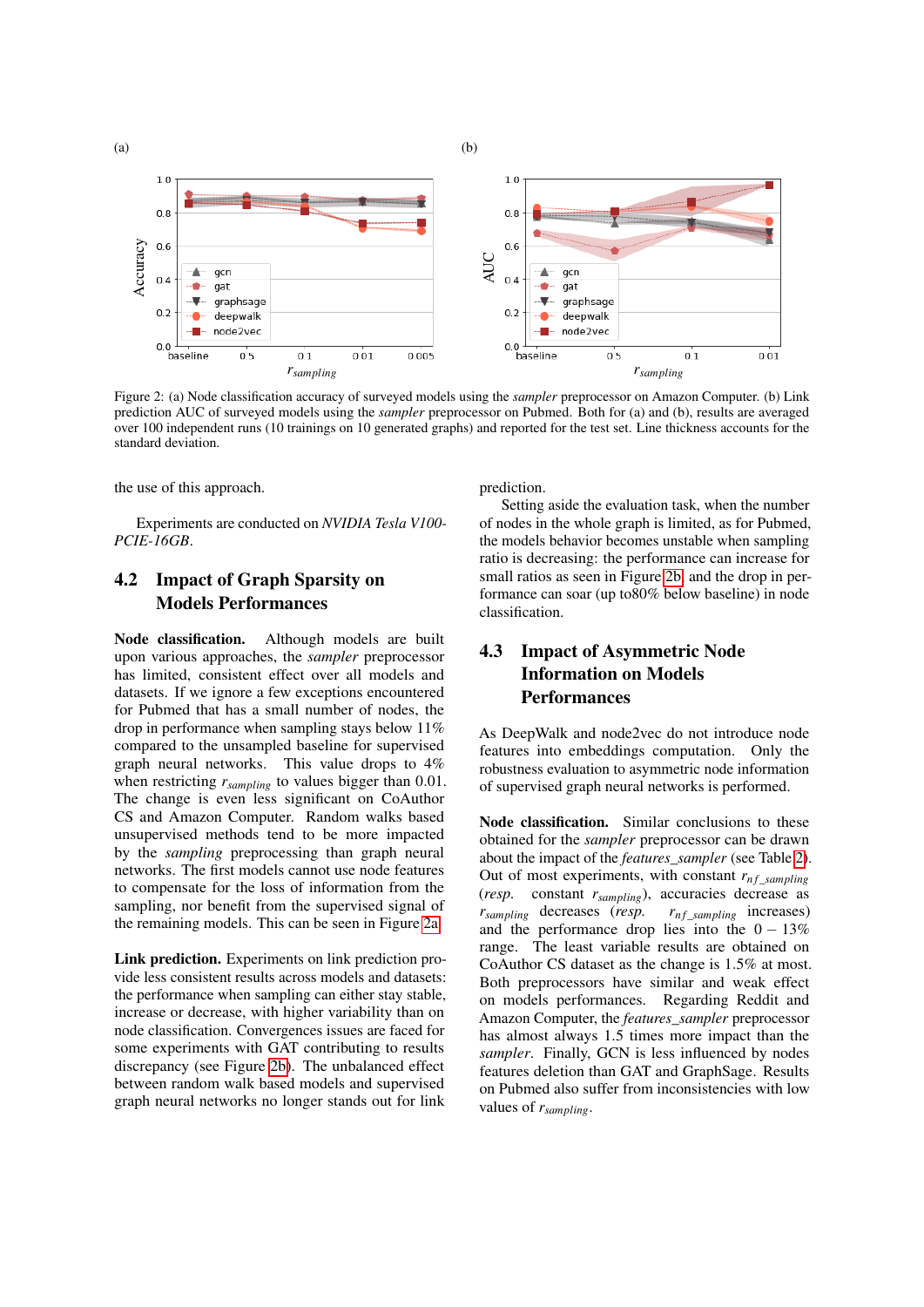<span id="page-6-0"></span>Table 2: Results of surveyed models in terms of node classification accuracies using the *features\_sampler* preprocessor on Amazon Computer. Results are averaged over 100 independent runs (10 trainings on 10 generated graphs) and standard deviations are reported.

| <b>Amazon Computer</b> |                | <b>GCN</b>        | <b>GAT</b>        | GraphSage         |  |
|------------------------|----------------|-------------------|-------------------|-------------------|--|
| $r_{nf\_sampling}$     | $r_{sampling}$ |                   |                   |                   |  |
| baseline               |                | $0.869 + 0.015$   | $0.908 \pm 0.003$ | $0.857 + 0.030$   |  |
|                        | 0.5            | $0.882 \pm 0.013$ | $0.910 + 0.004$   | $0.871 + 0.026$   |  |
| 0.1                    | 0.1            | $0.886 \pm 0.018$ | $0.895 \pm 0.005$ | $0.861 \pm 0.022$ |  |
|                        | 0.01           | $0.875 + 0.016$   | $0.874 + 0.004$   | $0.848 \pm 0.030$ |  |
|                        | 0.5            | $0.896 \pm 0.004$ | $0.900 \pm 0.004$ | $0.852 \pm 0.023$ |  |
| 0.5                    | 0.1            | $0.884 + 0.004$   | $0.889 + 0.008$   | $0.855 \pm 0.017$ |  |
|                        | 0.01           | $0.879 \pm 0.009$ | $0.883 \pm 0.006$ | $0.833 + 0.020$   |  |
|                        | 0.5            | $0.878 + 0.002$   | $0.888 + 0.009$   | $0.814 \pm 0.022$ |  |
| 0.75                   | 0.1            | $0.857 + 0.008$   | $0.866 \pm 0.006$ | $0.792 \pm 0.032$ |  |
|                        | 0.01           | $0.850 \pm 0.004$ | $0.841 + 0.009$   | $0.774 + 0.025$   |  |

<span id="page-6-1"></span>Table 3: Results of surveyed models in terms of link prediction AUC using the *features\_sampler* preprocessor on CoAuthor CS. Results are averaged over 100 independent runs (10 trainings on 10 generated graphs) and standard deviations are reported.

| CoAuthor CS        |                | <b>GCN</b>        | <b>GAT</b>        | GraphSage         |  |
|--------------------|----------------|-------------------|-------------------|-------------------|--|
| $r_{nf\_sampling}$ | $r_{sampling}$ |                   |                   |                   |  |
| baseline           |                | $0.792 \pm 0.018$ | $0.851 + 0.074$   | $0.933 \pm 0.009$ |  |
|                    | 0.5            | $0.713 \pm 0.029$ | $0.758 \pm 0.119$ | $0.922 \pm 0.008$ |  |
| 0.1                | 0.1            | $0.731 + 0.037$   | $0.738 \pm 0.106$ | $0.907 \pm 0.008$ |  |
|                    | 0.01           | $0.699 \pm 0.022$ | $0.778 + 0.078$   | $0.891 + 0.009$   |  |
|                    | 0.5            | $0.734 \pm 0.041$ | $0.670 + 0.144$   | $0.921 \pm 0.010$ |  |
| 0.5                | 0.1            | $0.709 + 0.022$   | $0.672 \pm 0.138$ | $0.896 + 0.006$   |  |
|                    | 0.01           | $0.699 \pm 0.023$ | $0.610 + 0.116$   | $0.883 + 0.011$   |  |
|                    | 0.5            | $0.723 \pm 0.024$ | $0.635 \pm 0.138$ | $0.901 \pm 0.011$ |  |
| 0.75               | 0.1            | $0.696 \pm 0.020$ | $0.650 \pm 0.128$ | $0.877 + 0.016$   |  |
|                    | 0.01           | $0.684 + 0.007$   | $0.644 + 0.099$   | $0.860 + 0.018$   |  |

Link prediction. As for the *sampler* preprocessor, no matter what  $r_{nf\_sampling}$  is used, no global trend is identified as *rsampling* decreases. Results are summarized in Table [3.](#page-6-1) However, with constant *rsampling*, the impact of  $r_{nf\_sampling}$  is limited over all datasets and models. Setting aside experiments with convergence issues, the drop in performance stays below 9% compared to the sampled experiment with the corresponding *rsampling* and 15% compared to the unsampled baseline.

## 5 CONCLUSION

We developed an experimental pipeline to ease the evaluation of Graph Representation methods against distinctive properties, and used this pipeline for the particular case of transactional graphs encountered in the banking industry. This leads to the experimentation around the two properties that are graph sparsity and asymmetric node information. We demonstrated that Graph Representation Learning methods are robust to graph sparsity and asymmetric node information when performing node classification. For link prediction, although our study does not allow to draw a unified conclusion due to unstable training encountered in many graph configurations, we did not observe significant performance decrease even in harsh preprocessing configurations.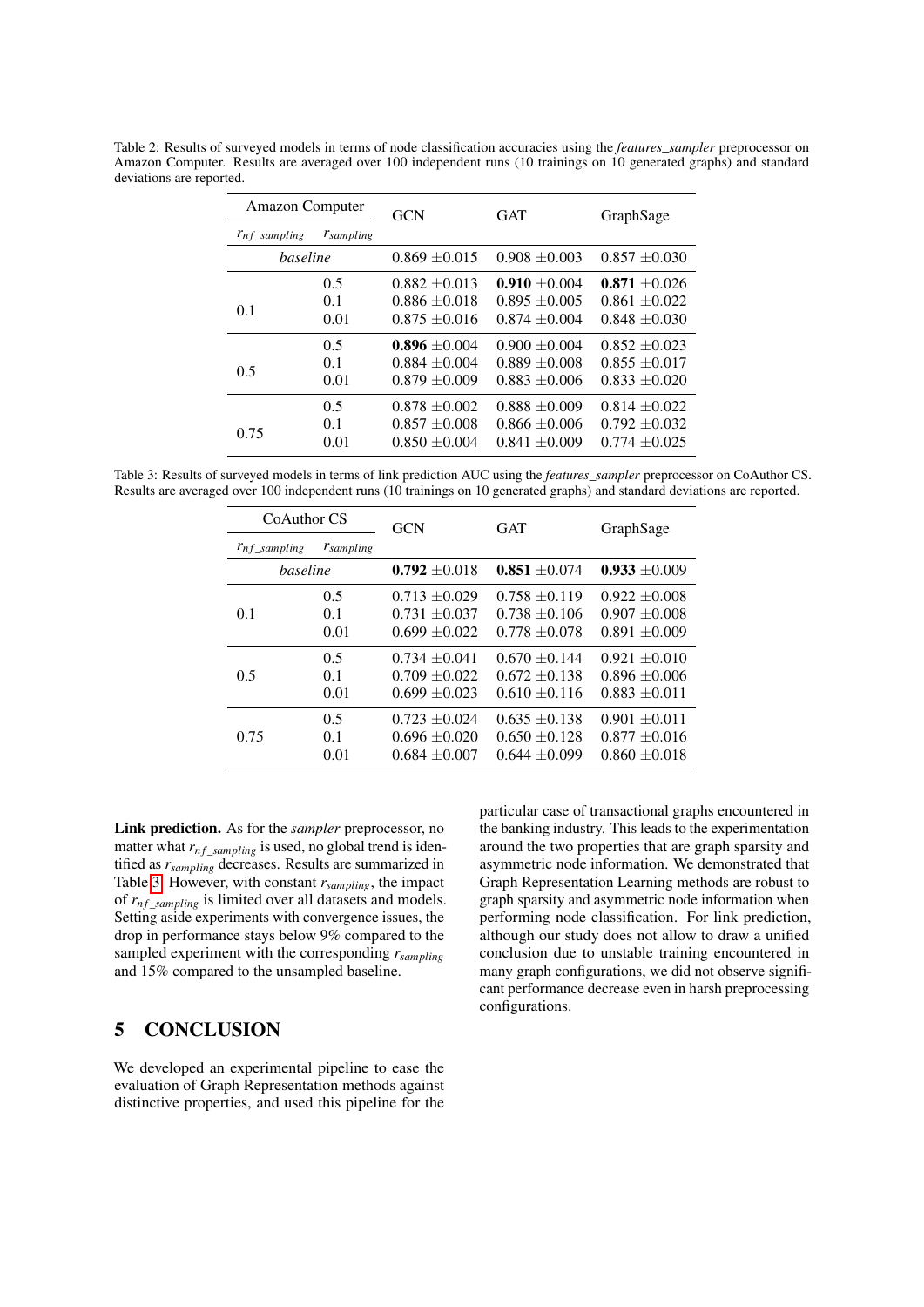## ACKNOWLEDGEMENTS

This research was conducted within the "Data Science for Banking Audit" research program, under the aegis of the Europlace Institute of Finance, a joint program with the General Inspection at Société Générale.

### **REFERENCES**

- <span id="page-7-3"></span>Bordes, A., Usunier, N., Garcia-Duran, A., Weston, J., and Yakhnenko, O. (2013). Translating Embeddings for Modeling Multi-relational Data. In Burges, C., Bottou, L., Welling, M., Ghahramani, Z., and Weinberger, K., editors, *Advances in Neural Information Processing Systems*, volume 26. Curran Associates, Inc.
- <span id="page-7-19"></span>Bruss, C., Khazane, A., Rider, J., Serpe, R., Gogoglou, A., and Hines, K. (2019). DeepTrax: Embedding Graphs of Financial Transactions.
- <span id="page-7-13"></span>Dwivedi, V., Joshi, C., Laurent, T., Bengio, Y., and Bresson, X. (2020). Benchmarking Graph Neural Networks.
- <span id="page-7-16"></span>Errica, F., Podda, M., Bacciu, D., and Micheli, A. (2022). A Fair Comparison of Graph Neural Networks for Graph Classification.
- <span id="page-7-10"></span>Giles, C., Bollacker, K., and Lawrence, S. (1998). CiteSeer: An Automatic Citation Indexing System. In *Proceedings of the Third ACM Conference on Digital Libraries*, DL '98, page 89–98, New York, NY, USA. Association for Computing Machinery.
- <span id="page-7-6"></span>Goyal, P. and Ferrara, E. (2017). Graph Embedding Techniques, Applications, and Performance: A Survey.
- <span id="page-7-23"></span>Grover, A. and Leskovec, J. (2016). node2vec: Scalable Feature Learning for Networks.
- <span id="page-7-24"></span>Hamilton, W., Ying, R., and Leskovec, J. (2017). Inductive Representation Learning on Large Graphs.
- <span id="page-7-2"></span>Jumper, J., Evans, R., Pritzel, A., Green, T., Figurnov, M., Ronneberger, O., Tunyasuvunakool, K., Bates, R., Žídek, A., Potapenko, A., Bridgland, A., Meyer, C., Kohl, S., Ballard, A., Cowie, A., Romera-Paredes, B., Nikolov, S., Jain, R., Adler, J., Back, T., Petersen, S., Reiman, D., Clancy, E., Zielinski, E., Steinegger, M., Pacholska, M., Berghammer, T., Bodenstein, S., Silver, D., Vinyals, O., Senior, A., Kavukcuoglu, K., Kohli, P., and Hassabis, D. (2021). Highly accurate protein structure prediction with AlphaFold. *Nature*, 596(7873):583–589.
- <span id="page-7-8"></span>Kipf, T. and Welling, M. (2017). Semi-Supervised Classification with Graph Convolutional Networks.
- <span id="page-7-27"></span>Kunegis, J. and Preusse, J. (2012). Fairness on the Web: Alternatives to the Power Law. In *Proceedings of the 4th Annual ACM Web Science Conference*, WebSci '12, page 175–184, New York, NY, USA. Association for Computing Machinery.
- <span id="page-7-20"></span>Li, X., Liu, S., Li, Z., Han, X., Shi, C., Hooi, B., Huang, H., and Cheng, X. (2020). FlowScope: Spotting Money Laundering Based on Graphs. 34:4731–4738.
- <span id="page-7-15"></span>Lv, Q., Ding, M., Liu, Q., Chen, Y., Feng, W., He, S., Zhou, C., Jiang, J., Dong, Y., and Tang, J. (2021). Are we re-

ally making much progress? Revisiting, benchmarking, and refining heterogeneous graph neural networks.

- <span id="page-7-5"></span>McAuley, J., Targett, C., Shi, Q., and van den Hengel, A. (2015). Image-based Recommendations on Styles and Substitutes.
- <span id="page-7-11"></span>McCallum, A., Nigam, K., Rennie, J., and Seymore, K. (2000). Automating the Construction of Internet Portals with Machine Learning. *Information Retrieval*, 3(2):127–163.
- <span id="page-7-22"></span>Mikolov, T., Chen, K., Corrado, G., and Dean, J. (2013). Efficient estimation of word representations in vector space.
- <span id="page-7-0"></span>Monti, F., Frasca, F., Eynard, D., Mannion, D., and Bronstein, M. (2019). Fake News Detection on Social Media using Geometric Deep Learning.
- <span id="page-7-26"></span>Newman, M. (2005). Power laws, Pareto distributions and Zipf's law. *Contemporary Physics*, 46(5):323–351.
- <span id="page-7-21"></span>Perozzi, B., Al-Rfou, R., and Skiena, S. (2014). DeepWalk: Online Learning of Social Representations.
- <span id="page-7-14"></span>Salha, G., Hennequin, R., and Vazirgiannis, M. (2019). Keep It Simple: Graph Autoencoders Without Graph Convolutional Networks.
- <span id="page-7-12"></span>Sen, P., Namata, G., Bilgic, M., Getoor, L., Galligher, B., and Eliassi-Rad, T. (2008). Collective Classification in Network Data. *AI Magazine*, 29(3):93.
- <span id="page-7-9"></span>Veličković, P., Cucurull, G., Casanova, A., Romero, A., Liò, P., and Bengio, Y. (2018). Graph Attention Networks.
- <span id="page-7-25"></span>Wang, M., Zheng, D., Ye, Z., Gan, Q., Li, M., Song, X., Zhou, J., Ma, C., Yu, L., Gai, Y., Xiao, T., He, T., Karypis, G., Li, J., and Zhang, Z. (2019). Deep Graph Library: A Graph-Centric, Highly-Performant Package for Graph Neural Networks.
- <span id="page-7-4"></span>Wang, R., Li, B., Hu, S., Du, W., and Zhang, M. (2020). Knowledge Graph Embedding via Graph Attenuated Attention Networks. *IEEE Access*, 8:5212–5224.
- <span id="page-7-18"></span>Weber, M., Chen, J., Suzumura, T., Pareja, A., Ma, T., Kanezashi, H., Kaler, T., Leiserson, C., and Schardl, T. (2018). Scalable Graph Learning for Anti-Money Laundering: A First Look.
- <span id="page-7-17"></span>Weber, M., Domeniconi, G., Chen, J., Weidele, D., Bellei, C., Robinson, T., and Leiserson, C. (2019). Anti-Money Laundering in Bitcoin: Experimenting with Graph Convolutional Networks for Financial Forensics.
- <span id="page-7-7"></span>Zhang, Z., Cui, P., and Zhu, W. (2020). Deep Learning on Graphs: A Survey.
- <span id="page-7-1"></span>Zitnik, M., Agrawal, M., and Leskovec, J. (2018). Modeling polypharmacy side effects with graph convolutional networks. *Bioinformatics*, 34(13):i457–i466.

## APPENDIX

In Table [4,](#page-8-0) detailed statistics about all datasets under study are provided, along with their sampled version according to the sampling procedure defined in Section [3.1.](#page-2-2)